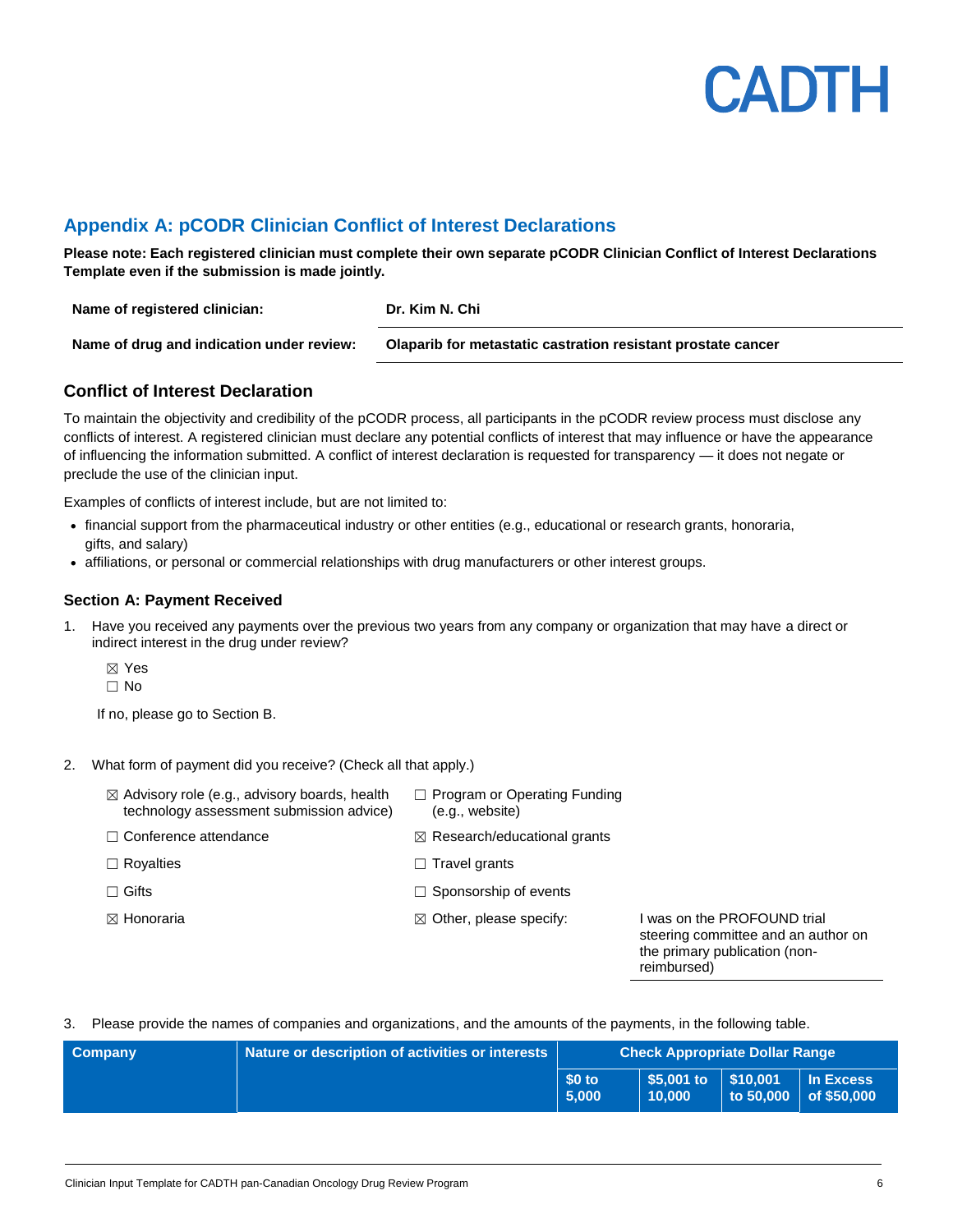| Astra Zeneca | Consulting, advising, educational talks | ⋉ |  |
|--------------|-----------------------------------------|---|--|
|              |                                         |   |  |
|              |                                         |   |  |

#### **Section B: Holdings or Other Interests**

Have you received or are in possession of stocks or options of more than \$10,000 (excluding mutual funds) for organizations that may have a direct or indirect interest in the drug under review? If yes, please list them in the following box.

No

#### **Section C: Affiliations, Personal or Commercial Relationships**

Do you have personal or commercial relationships either with a drug or health technology manufacturer (including the manufacturer's parent corporation, subsidiaries, affiliates, and associated corporations) or other interest groups? If yes, please provide the names of the companies and organizations, and outline the nature of these relationships, in the following box.

No

By checking this box, I hereby certify that the information that I have presented here is accurate and complete to the best of my knowledge.

☒

23 SEP 2020 Dr. Kim N. Chi

Date Name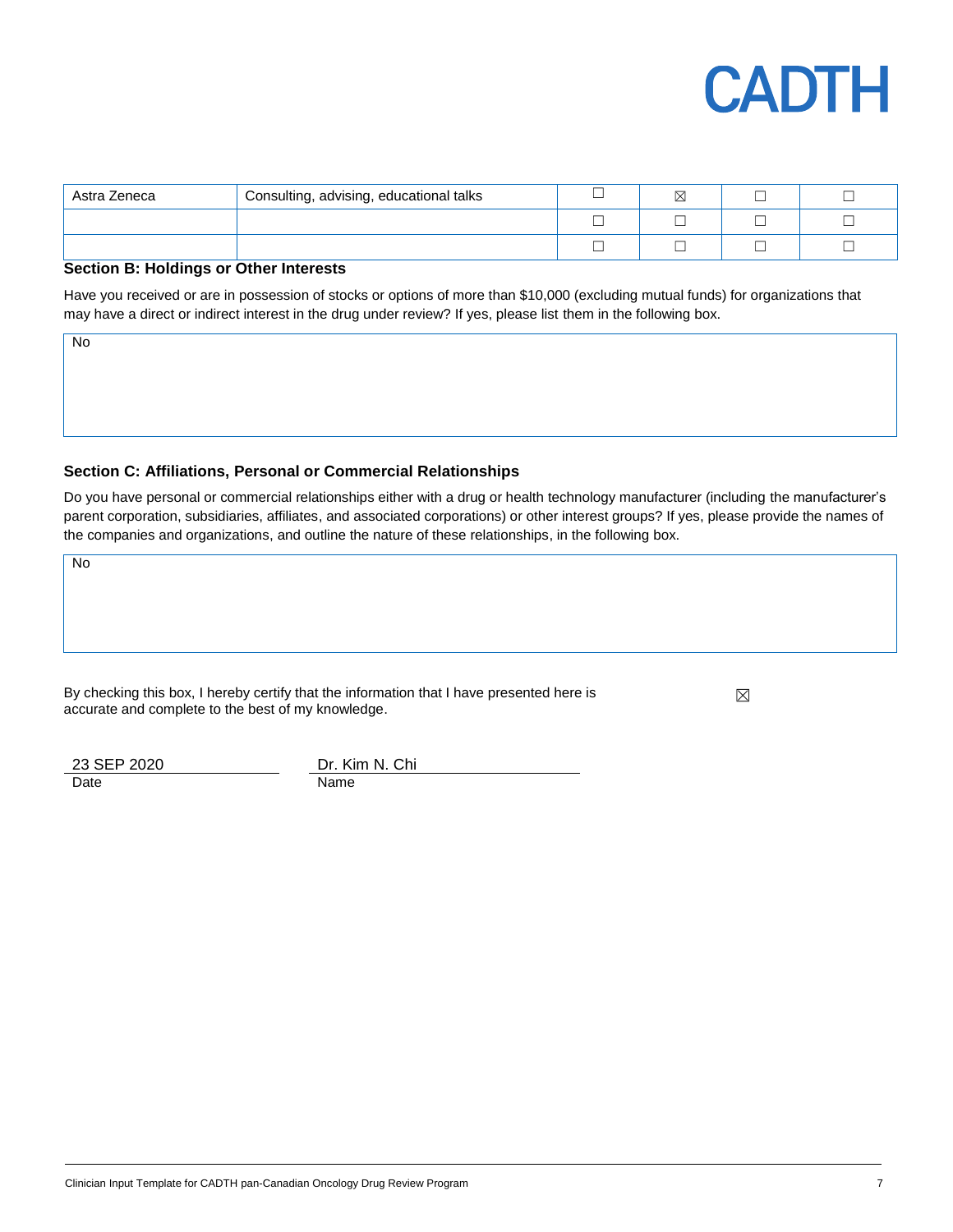### **Appendix A: pCODR Clinician Conflict of Interest Declarations**

**Please note: Each registered clinician must complete their own separate pCODR Clinician Conflict of Interest Declarations Template even if the submission is made jointly.**

| Name of registered clinician:             | Dr. Aly-Khan Lalani                                                                                                                                                                                                    |
|-------------------------------------------|------------------------------------------------------------------------------------------------------------------------------------------------------------------------------------------------------------------------|
|                                           | pCODR 10223 - Olaparib as monotherapy for the treatment of adult<br>patients with metastatic castration-resistant prostate cancer (mCRPC) and<br>homologous recombination repair (HRR) gene mutations (germline and/or |
| Name of drug and indication under review: | somatic) who have progressed following prior treatment with a new<br>hormonal agent (NHA).                                                                                                                             |

#### **Conflict of Interest Declaration**

To maintain the objectivity and credibility of the pCODR process, all participants in the pCODR review process must disclose any conflicts of interest. A registered clinician must declare any potential conflicts of interest that may influence or have the appearance of influencing the information submitted. A conflict of interest declaration is requested for transparency — it does not negate or preclude the use of the clinician input.

Examples of conflicts of interest include, but are not limited to:

- financial support from the pharmaceutical industry or other entities (e.g., educational or research grants, honoraria, gifts, and salary)
- affiliations, or personal or commercial relationships with drug manufacturers or other interest groups.

#### **Section A: Payment Received**

- 1. Have you received any payments over the previous two years from any company or organization that may have a direct or indirect interest in the drug under review?
	- ☐ Yes
	- ☒ No

If no, please go to Section B.

2. What form of payment did you receive? (Check all that apply.)

| $\Box$ Advisory role (e.g., advisory boards, health<br>technology assessment submission advice) | $\Box$ Program or Operating Funding<br>(e.g., website) |
|-------------------------------------------------------------------------------------------------|--------------------------------------------------------|
| $\Box$ Conference attendance                                                                    | $\Box$ Research/educational grants                     |
| $\Box$ Royalties                                                                                | $\Box$ Travel grants                                   |
| $\Box$ Gifts                                                                                    | $\Box$ Sponsorship of events                           |
| $\Box$ Honoraria                                                                                | $\Box$ Other, please specify:                          |

3. Please provide the names of companies and organizations, and the amounts of the payments, in the following table.

| <b>Company</b> | Nature or description of activities or interests |                  | <b>Check Appropriate Dollar Range</b>       |                                          |
|----------------|--------------------------------------------------|------------------|---------------------------------------------|------------------------------------------|
|                |                                                  | $$0$ to<br>5,000 | ∫ \$5,001 to <u>↓</u> \$10,001 }<br> 10,000 | In Excess<br>  to $50,000$   of \$50,000 |
|                |                                                  |                  |                                             |                                          |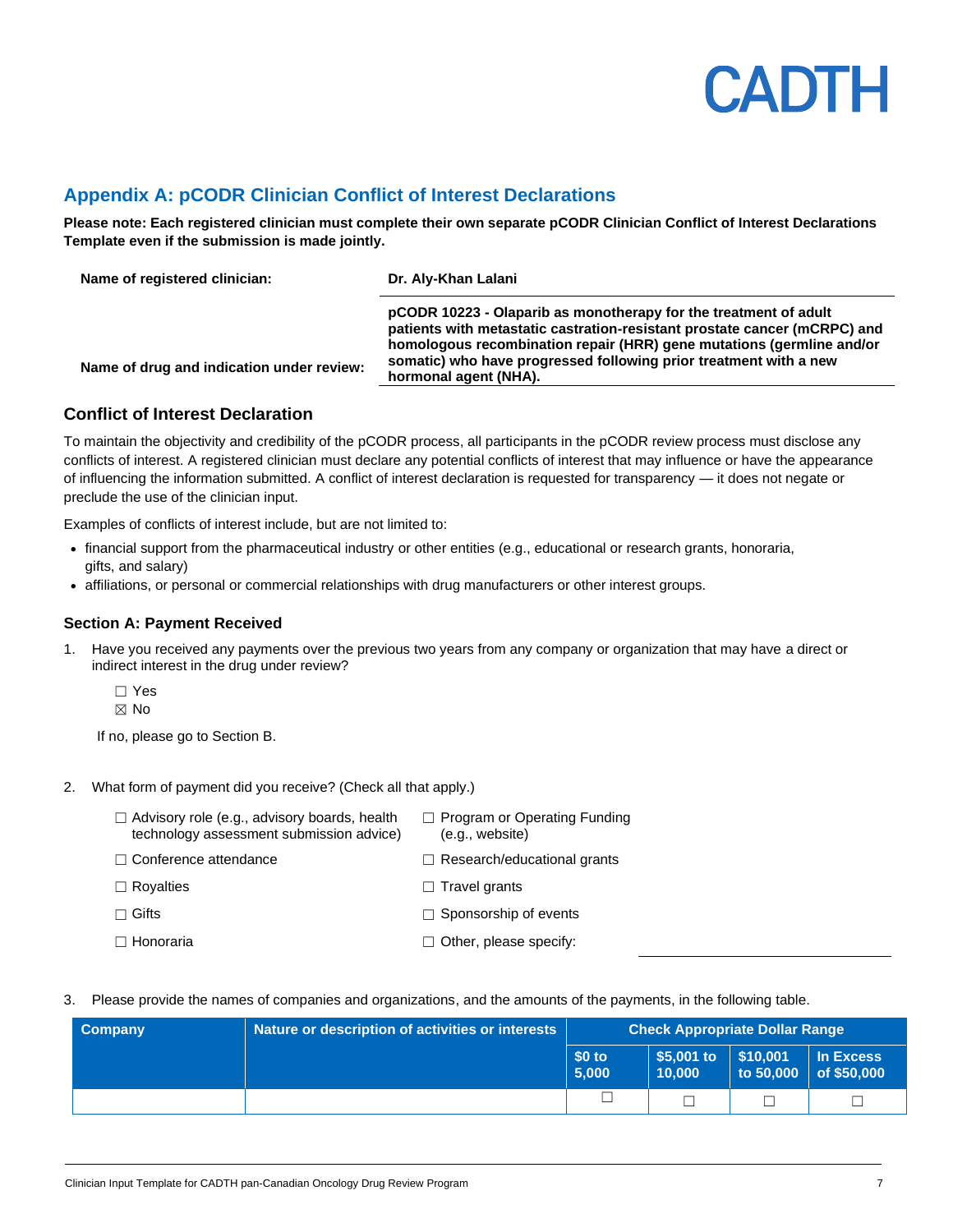

|  | $\overline{\phantom{0}}$ |  |
|--|--------------------------|--|
|  | $\overline{\phantom{0}}$ |  |

#### **Section B: Holdings or Other Interests**

Have you received or are in possession of stocks or options of more than \$10,000 (excluding mutual funds) for organizations that may have a direct or indirect interest in the drug under review? If yes, please list them in the following box.

NO

#### **Section C: Affiliations, Personal or Commercial Relationships**

Do you have personal or commercial relationships either with a drug or health technology manufacturer (including the manufacturer's parent corporation, subsidiaries, affiliates, and associated corporations) or other interest groups? If yes, please provide the names of the companies and organizations, and outline the nature of these relationships, in the following box.

NO

By checking this box, I hereby certify that the information that I have presented here is accurate and complete to the best of my knowledge.

☒

September 25, 2020

**Date**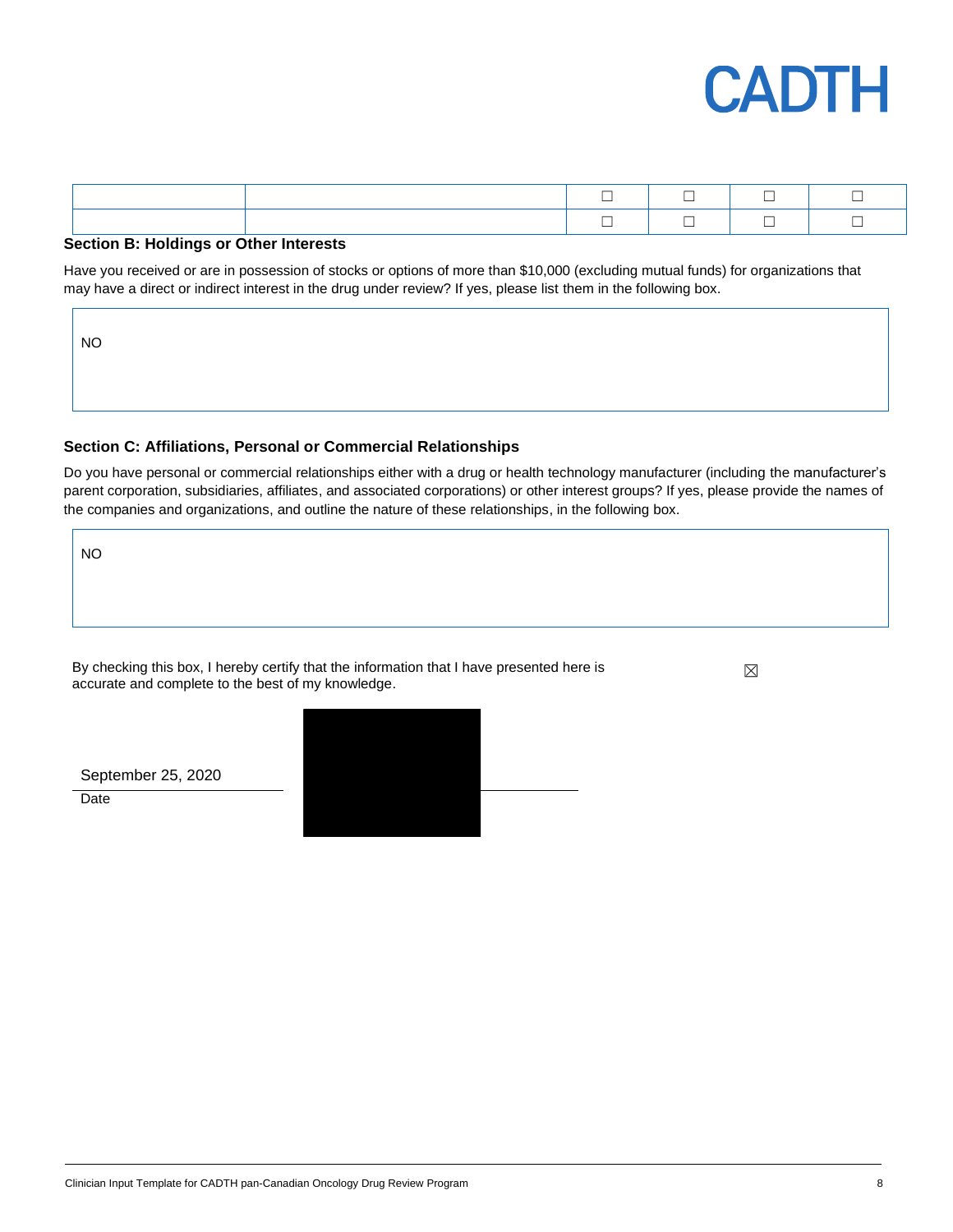#### **Appendix A: pCODR Clinician Conflict of Interest Declarations**

**Please note: Each registered clinician must complete their own separate pCODR Clinician Conflict of Interest Declarations Template even if the submission is made jointly.**

| Name of registered clinician:             | Lori Wood       |
|-------------------------------------------|-----------------|
| Name of drug and indication under review: | <b>Olaparib</b> |

#### **Conflict of Interest Declaration**

To maintain the objectivity and credibility of the pCODR process, all participants in the pCODR review process must disclose any conflicts of interest. A registered clinician must declare any potential conflicts of interest that may influence or have the appearance of influencing the information submitted. A conflict of interest declaration is requested for transparency — it does not negate or preclude the use of the clinician input.

Examples of conflicts of interest include, but are not limited to:

- financial support from the pharmaceutical industry or other entities (e.g., educational or research grants, honoraria, gifts, and salary)
- affiliations, or personal or commercial relationships with drug manufacturers or other interest groups.

#### **Section A: Payment Received**

- 1. Have you received any payments over the previous two years from any company or organization that may have a direct or indirect interest in the drug under review?
	- ☒ Yes
	- ☐ No

If no, please go to Section B.

- 2. What form of payment did you receive? (Check all that apply.)
	- ☒ Advisory role (e.g., advisory boards, health technology assessment submission advice) □ Program or Operating Funding (e.g., website)
	- ☐ Conference attendance ☐ Research/educational grants
	-
	-
	-
- 
- ☐ Royalties ☐ Travel grants
- ☐ Gifts ☐ Sponsorship of events
- ☐ Honoraria ☒ Other, please specify: Note: I wiil be eceiving payment from AZ for an ad board in October but all of the payments I ever receive are donated to charity and not kept. I do not claim as a charitable donation and therefore do not receive financial benefit from AZ.
- 3. Please provide the names of companies and organizations, and the amounts of the payments, in the following table.

| Nature or description of activities or interests  <br><b>Company</b> | <b>Check Appropriate Dollar Range</b> |
|----------------------------------------------------------------------|---------------------------------------|
|----------------------------------------------------------------------|---------------------------------------|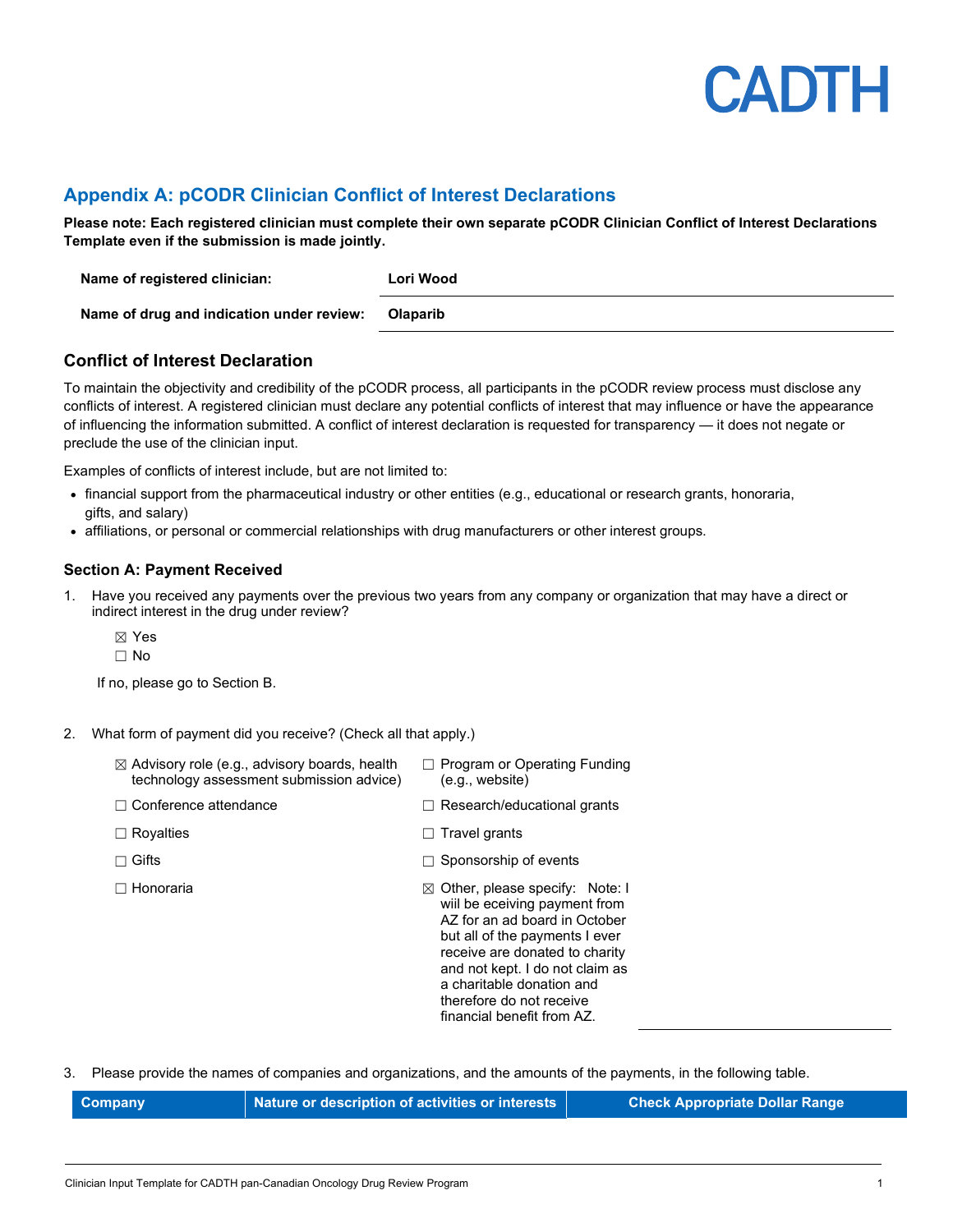|                                        |                                      | $$0$ to<br>5.000 | $$5,001$ to<br>10,000 | \$10,001<br>to 50,000 | In Excess<br>of \$50,000 |
|----------------------------------------|--------------------------------------|------------------|-----------------------|-----------------------|--------------------------|
| AZ                                     | Ad boards: all \$ donated to charity | ⊠                |                       |                       |                          |
| Merck, BMS, Roche,<br>Pfizer, Astellas | Ad boards: all \$ donated to charity | ⊠                |                       |                       |                          |
| Ipsen                                  | Ad board: all \$ donated to charity  | ⊠                |                       |                       |                          |

#### **Section B: Holdings or Other Interests**

Have you received or are in possession of stocks or options of more than \$10,000 (excluding mutual funds) for organizations that may have a direct or indirect interest in the drug under review? If yes, please list them in the following box.

no

#### **Section C: Affiliations, Personal or Commercial Relationships**

Do you have personal or commercial relationships either with a drug or health technology manufacturer (including the manufacturer's parent corporation, subsidiaries, affiliates, and associated corporations) or other interest groups? If yes, please provide the names of the companies and organizations, and outline the nature of these relationships, in the following box.

no

By checking this box, I hereby certify that the information that I have presented here is accurate and complete to the best of my knowledge.

September 24, 2020

Name

☒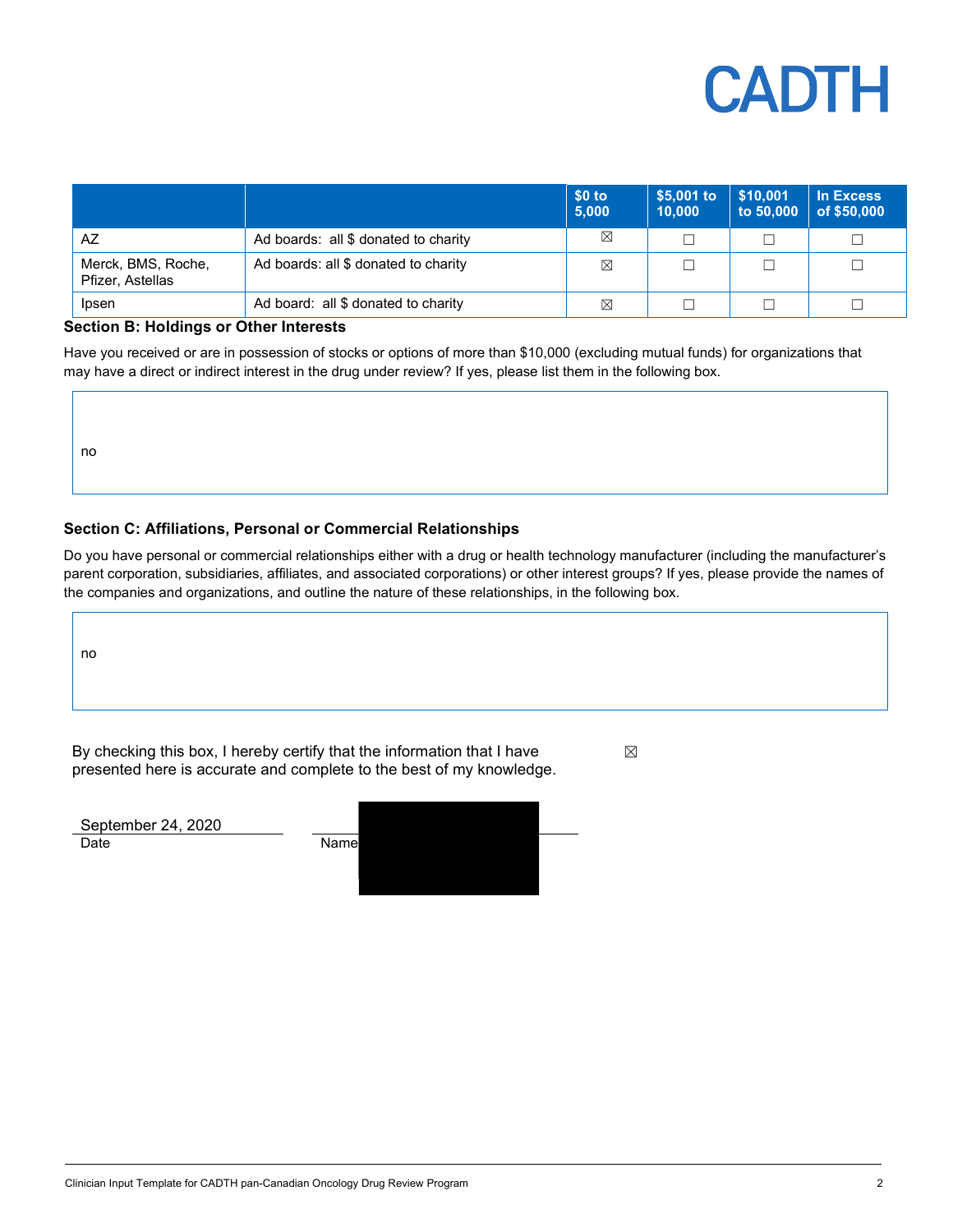### Appendix A: pCODR Clinician Conflict of Interest Declarations

Please note: Each registered clinician must complete their own separate pCODR Clinician Conflict of Interest Declarations Template even if the submission is made jointly.

| Name of registered clinician:             | <b>Michael Kolinsky</b>                          |  |
|-------------------------------------------|--------------------------------------------------|--|
| Name of drug and indication under review: | Olaparib for mCRPC with BRCA1/2 or ATM mutations |  |
|                                           |                                                  |  |

#### **Conflict of Interest Declaration**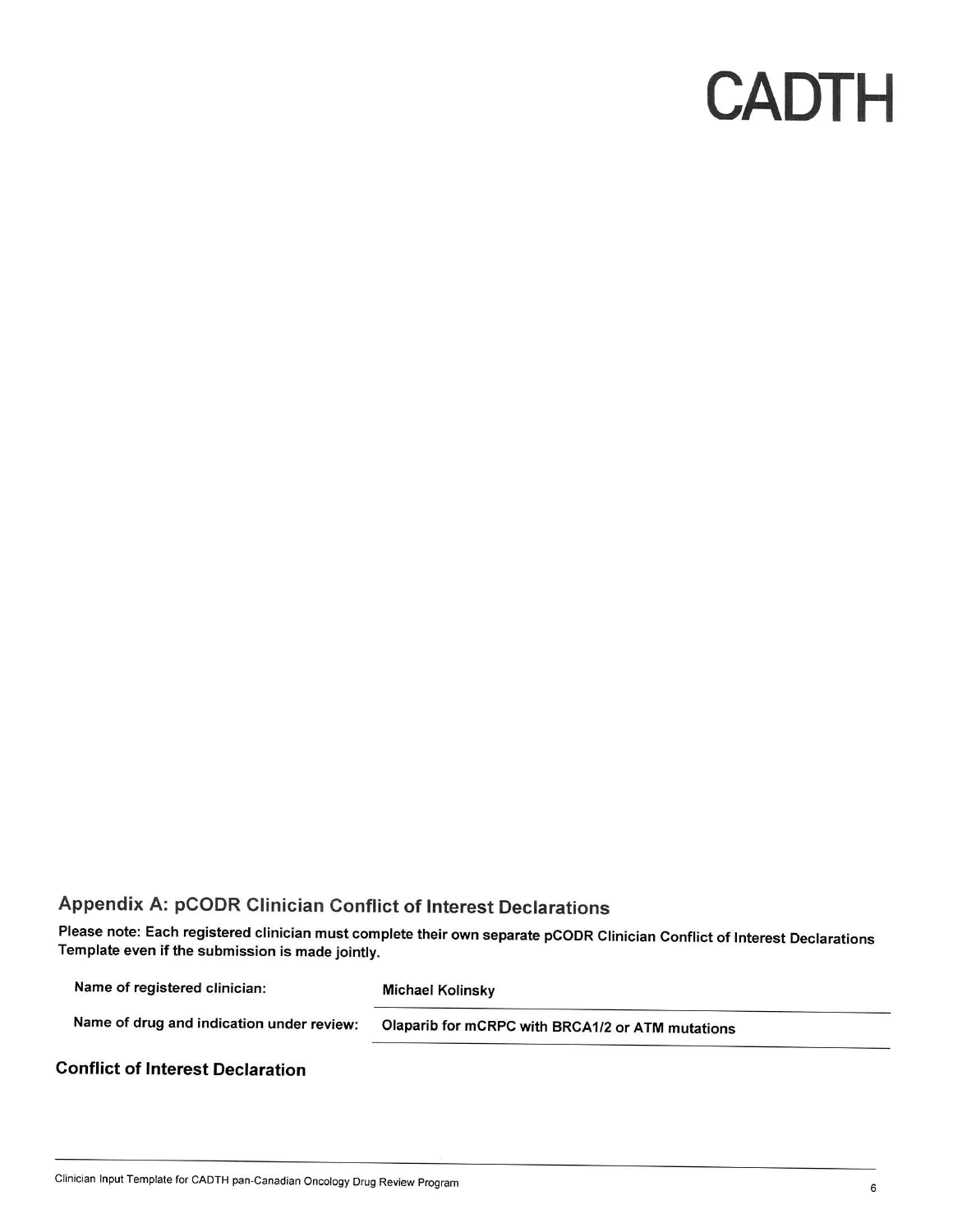To maintain the objectivity and credibility of the pCODR process, all participants in the pCODR review process must disclose any conflicts of interest. A registered clinician must declare any potential conflicts of interest that may influence or have the appearance of influencing the information submitted. A conflict of interest declaration is requested for transparency - it does not negate or preclude the use of the clinician input.

Examples of conflicts of interest include, but are not limited to:

- financial support from the pharmaceutical industry or other entities (e.g., educational or research grants, honoraria, gifts, and salary)
- · affiliations, or personal or commercial relationships with drug manufacturers or other interest groups.

#### **Section A: Payment Received**

- Have you received any payments over the previous two years from any company or organization that may have a direct or 1. indirect interest in the drug under review?
	- $\boxtimes$  Yes
	- $\Box$  No

If no, please go to Section B.

#### $2.$ What form of payment did you receive? (Check all that apply.)

- ⊠ Advisory role (e.g., advisory boards, health technology assessment submission advice)
- □ Program or Operating Funding (e.g., website)

Research/educational grants

□ Conference attendance

 $\Box$  Travel grants

- $\Box$  Royalties  $\Box$  Gifts
- $\Box$  Honoraria
- □ Sponsorship of events
- □ Other, please specify:
- Please provide the names of companies and organizations, and the amounts of the payments, in the following table. 3.

| Company      | Nature or description of activities or interests | <b>Check Appropriate Dollar Range</b> |                      |                       |                          |
|--------------|--------------------------------------------------|---------------------------------------|----------------------|-----------------------|--------------------------|
|              |                                                  | \$0 to<br>5,000                       | \$5,001 to<br>10,000 | \$10,001<br>to 50,000 | In Excess<br>of \$50,000 |
| AstraZeneca  | Advisory role                                    |                                       | ⊠                    |                       |                          |
| <b>Merck</b> | Advisory rold                                    |                                       | ⊠                    |                       |                          |
|              |                                                  |                                       |                      |                       |                          |

#### **Section B: Holdings or Other Interests**

Have you received or are in possession of stocks or options of more than \$10,000 (excluding mutual funds) for organizations that may have a direct or indirect interest in the drug under review? If yes, please list them in the following box.